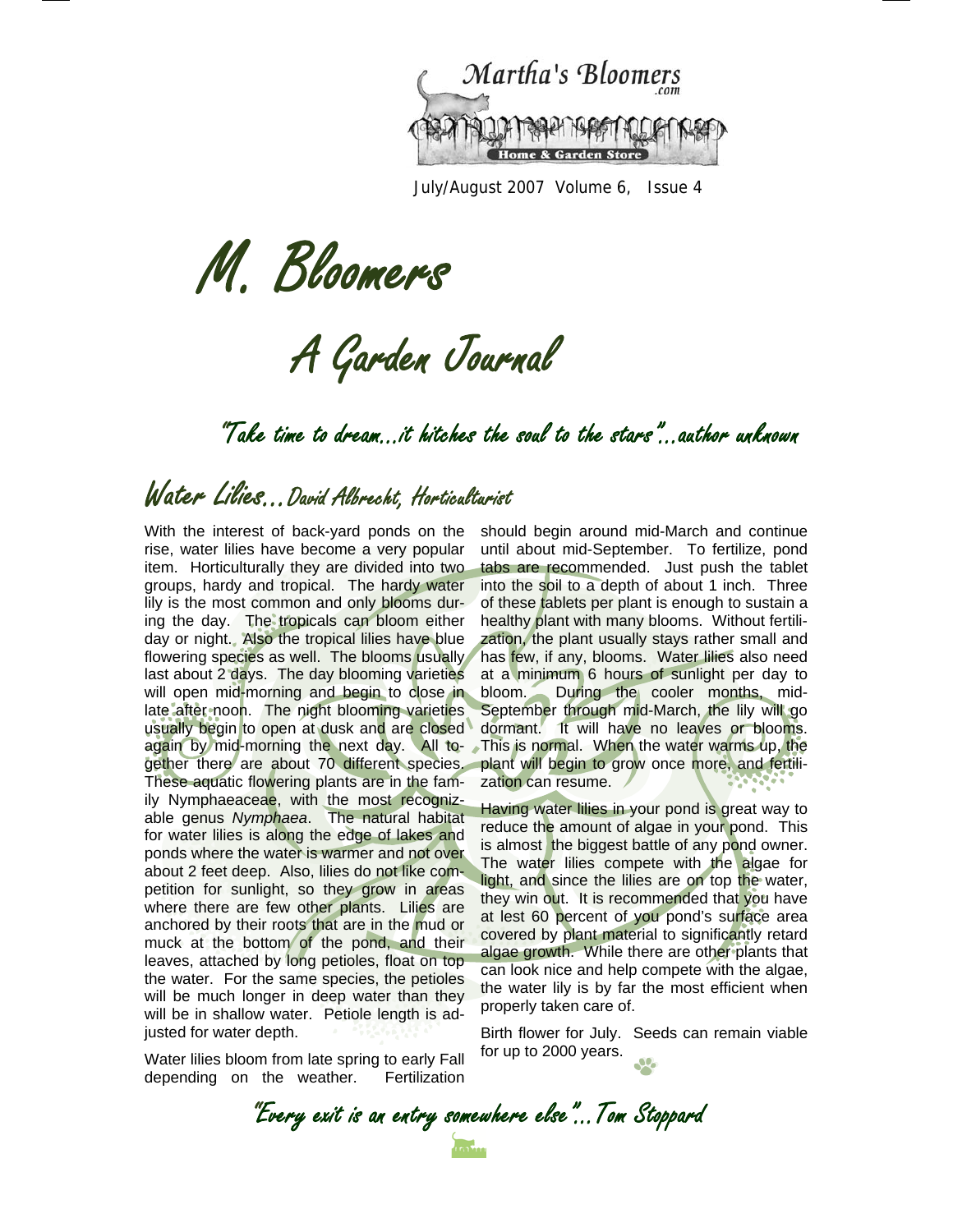### Hydrangeas...Sharon Murry, Staff

**Hydrangeas, those big beautiful pink, blue or white blooms, sometimes as large as a bowling ball, can grow on a shrub that can sometimes get 4 to 8 feet tall.**

Depending on the variety, they may continue to bloom again and again all summer long. Depending on the species, hydrangeas can be grown as vines, shrubs or as small trees. They can be kept smaller with pruning, but since some varieties have their flower buds form on the growth of the previous season and some others on the current year's shoots, the timing affects how and when to prune.

The pH level of your soil and water also affect what color the blooms will be. An alkaline soil with a pH reading of 6-7 will produce pink blooms. An acidic soil with a pH reading of 5-5.8 will produce blue blooms. If you do not know the pH level of your soil or water, have a soil and water test completed or purchase a do it yourself kit from your local nursery. You may also create your own ideal soil by planting your hydrangeas in containers. Hydrangeas grow best in partial shade. Early morning sun and afternoon shade is ideal.

The name Hydrangea comes from the Greek meaning 'storing vessel'. Hydrangeas have a reputation for being "water hungry". Adequate water is critical in the high growth months of spring. The plants will sometimes wilt during the heat of the summer afternoon. This is because their large leaves are giving off water faster than the roots of the plant can replace it. As soon as the sun goes down, they perk back up. A good drenching of the root system once or twice a week is preferred to a daily "sprinkle". A good fertilizer, such as 10-40-10 (higher in phosphorus to encourage flowering) should be sprinkled around the plant at the drip line in the spring, or apply a timed release formula once in the spring.

The varieties and bloom types vary in the Hydrangea family. The Mophead hydrangeas, *Hydrangea macrophylla* are the most popular hydrangeas grown in home gardens and landscapes. Most mopheads

grown today have blue or pink blooms. The mophead variety is the plant given and received in the early spring usually as an Easter plant. Mopheads have round or globe shaped flower clusters.

The first *Hydrangea macrophylla* that blooms on both old and new wood is the "Endless Summer" hydrangeas. The Original Endless Summer is a perpetual flowering big-leaf hydrangea that blooms virtually all season long. And because Endless Summer can flower repeatedly on new wood, you can be confident that regardless of whether the plant dies back to the crown or it is trimmed at the wrong time, you'll still get wonderful flowers that grow all season. It is very hardy, even to Zone 4 and proven to be mildew resistant.

The Endless Summer Blushing Bride has pure white blooms with semi-double florets that gradually mature to pink (or blue). The disease and mildew-resistant foliage is an attractive dark green, providing a striking background for the mophead blooms. It produces pink blooms in alkaline soils and blue blooms in acidic soils.

The Panicle hydrangea bloom is long, up to 12- 14 inches with a somewhat cone shaped flower cluster, like the Oakleaf hydrangeas.

The Lacecap hydrangeas have flattened clusters of what appear to be tiny, immature buds surrounded at the edges by 4-5 petal flowers. Lacecaps are named after their likeness to Colonial ladies' head coverings.

The 'Lady in Red" Hydrangea has flowers with delicate lacecaps, that open pinkish white and turn a lush burgundy-rose as they mature. The clusters develop light blue coloration in acid soils. As fall's cool weather arrives, the leaves develop a rich reddish-maroon color. Throughout the growing season, the red veins, petioles and stems carry the color theme.

The Lady in Red is hardy in zones 6-9. Pruning is not necessary as the bush is a compact form. If you want to prune, it should be completed only in the summer before July – August to be sure that you are not cutting off the stems that hold the flower buds for the next season. This hydrangea blooms on OLD wood.

How do you change the color of the blooms? After determining the soils pH level, lower the

"Courage is the ladder on which all other virtues mount"...Clare Booth Luce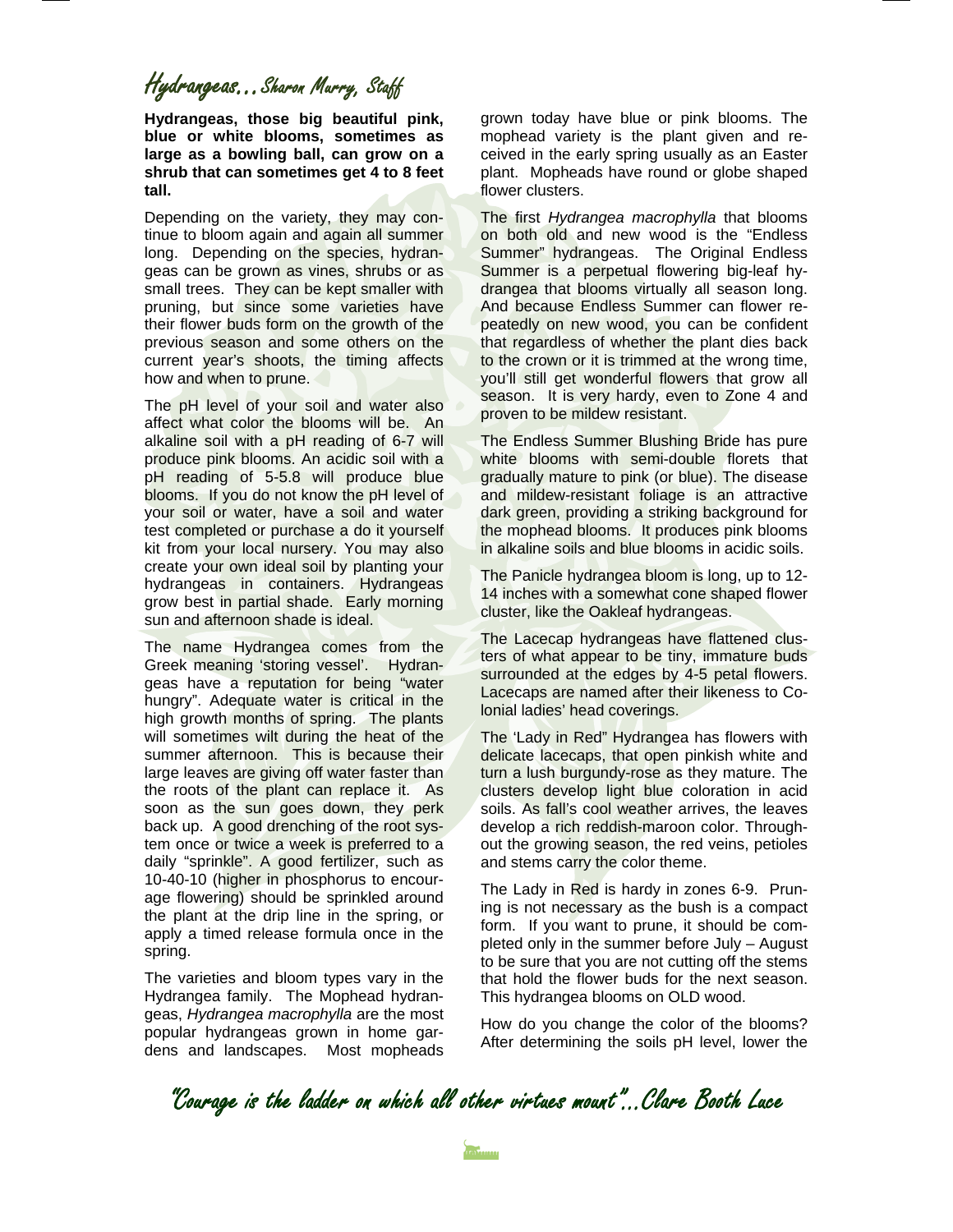Hydrangeas...Continued

pH (ideally  $5.0 - 5.8$ ) by adding soil sulfur, peat or pine needles to make it more acidic to get a blue bloom. For a pink bloom, you need a higher pH (ideally  $6.0 - 6.2$ ) and

# Summertime Harvest…M'Randa Miller, Staff

To pick or not to pick, that is the question. This is one question gardeners have on their mind. Although some guidance is generally provided on the seed packet, there is hardly enough information to answer the more pressing questions. If you are anything like me, that seed packet is long-gone.

Each vegetable carries its own set of rules for harvesting:

**Squash**—Whether growing yellow squash or zucchini, harvest when they are less than 3 inches in diameter. As they mature, they become tough and seedy.

**Tomatoes**—Not all tomatoes are bright red when ripe. Look for even color, a glossy skin and a touch between soft and firm.

**Peppers**—Harvest at any time depending on your taste preference. Peppers have full nutrients and flavor, whether hot or sweet, at full maturity.

**Green beans**—Harvest green beans when they are small and tender. You should not be able to notice lumps from individual seeds in the pod.

**Black eyed peas**—In contrast to green beans, harvest when the individual seeds begin to swell. The pod should be green.

should add limestone or superphosphate.

When the hydrangea blooms begin to fade, why not clip them and hang them upside down to air dry. They then can be used for 'Endless Pleasure" throughout your home.

**Cucumbers**—Cucumber harvest depends on your culinary goals. For pickling eating, harvest while the cucumber is less than 4 inches in length. For a full size cooking cucumber, harvest when the skin is uniformly green and firm.

**Melons**—It has been my experience, that as hard as you may knock, thump or slap, no one answers from inside the melon to tell you if it is ripe. Look at the fruit to determine ripeness. A watermelon is ripe when there is little color contrast between the stripes and when the area on the rind where it was resting is a cream/yellow color, not white. A ripe cantaloupe is heavy for its size, has uniform skin and definite netting. Cantaloupe is also very fragrant and slightly soft near the blossom end of the melon. The blossom end of the cantaloupe is opposite the location where the melon was attached to the plant by the stem.

These are just a few, yet common plants that may be found in your garden this year. While each is unique, there are a few common threads that run between all of them. Harvest early and the plant will bloom and provide fruit again. Do not allow the fruit to over mature and ask yourself common sense questions (Does it smell appealing? Does it look aesthetically pleasing?)

**If you would like to be added to our email list to receive your copy of** 

A Garden Journal **via email, please send us your email address to:** 

**newsletter@MarthasBloomers.com.** 

Our email list is kept confidential.

"Accept the challenge so that you may feel the exhilaration of victory"...George S. Patton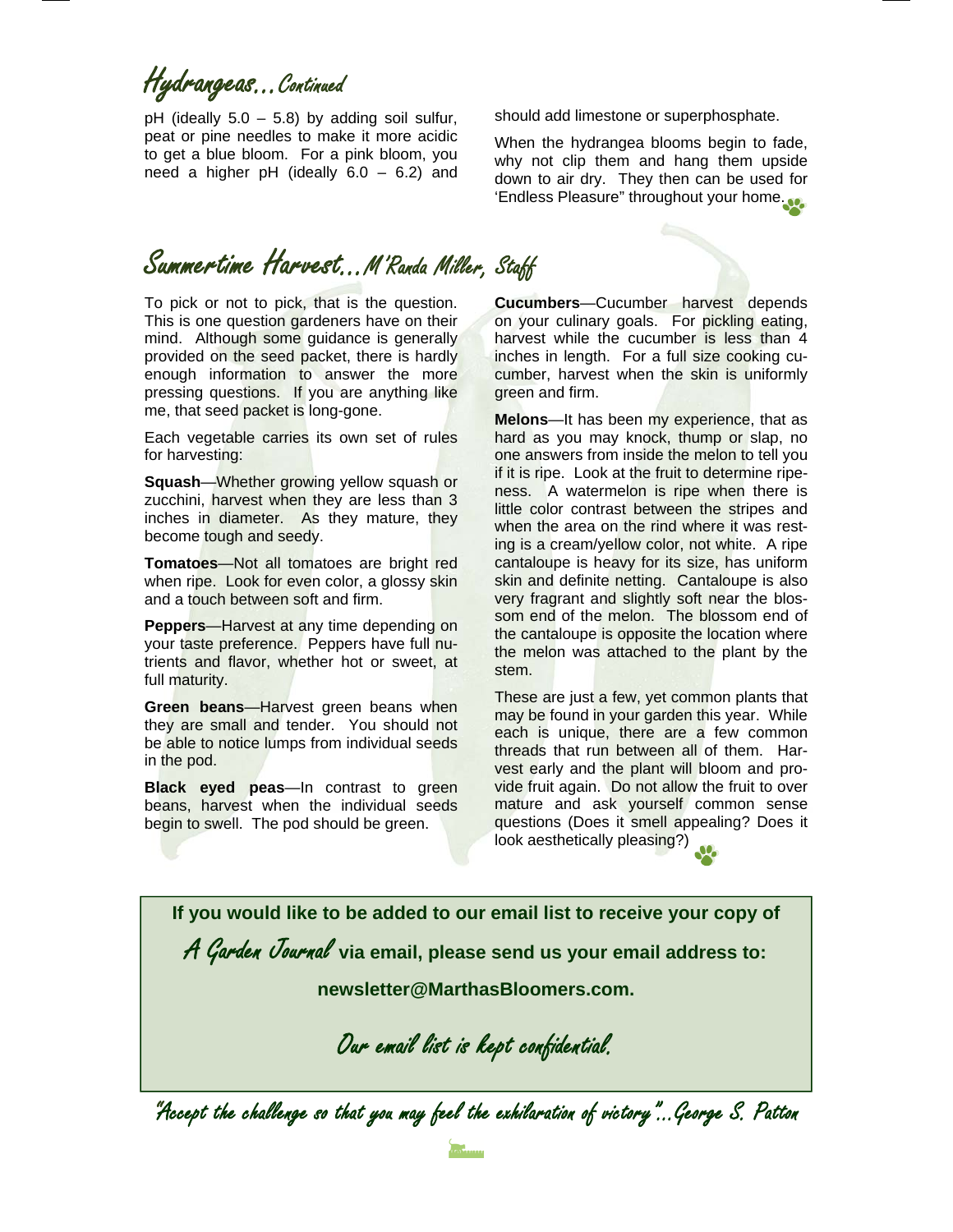### Plants From All Over-A Personal Opinion...Gay Houston, Staff

As I write this article for Martha's Bloomers newsletter, I am sitting on a plane in Albuquerque that is delayed going to Houston storms and rain there! Lucky to have traveled a bit during June, many gardens and garden centers have been visited. From the beautifully lush Butchart Gardens in Victoria, BC to some very dry Southwest settings in Santa Fe, New Mexico, one thing is certain: we members of the human race love to participate in this larger garden—our world.

In Seattle I, of course, saw many of the perennials that we grow here. The disconcerting fact is that they often were so much larger and brighter than ours that I didn't recognize them! We Texans certainly can't claim braggin' rights to biggest and best in the rose world. The stunning hybrid roses seem to have dropped out of a rose catalog to land in Seattle. I do have to add that the fragrance and soft blooms of our Antique Roses are nothing to be ashamed of.

In the Pacific Northwest the soft rain, cool nights and mild temperatures seem to make gardening an ongoing joy. The lawns and gardens around even the most modest of homes are colorful and lovely. I was also able to visit many outstanding Garden Center/Nursery shops in the area. They are inspiring so look for some fresh ideas for Martha's Bloomers.

The opposite of green Seattle has been some time spent in New Mexico. Hot, dry days, cool nights with an occasional cooling shower allow a different type of garden. The adobe style homes are not all gardens of agaves, cacti, and sage. The many enclosed patios make such good use of bright flowers in lovely containers.

We hope to encourage you in the future to add to your own porches, patios, and even front steps. Containers for us are such a wonderful way to control heavy wet clay that it is tempting to just fill our flowerbeds with large pots. In Santa Fe vines against and trailing over bare walls, a mix of heat loving plants and shrubs, and cool splashing fountain gave me some great ideas.

Stop by Martha's and let's discuss some fresh ideas for your yard.

Texas gardens and Texas folks

are still the best!

# What's Cooking at the Café…Melissa Rodriguez

**Attention All Brides-To-Be:** Celebrate your special day in our beautiful garden setting. Cafe M. Bloomers Tea Room is the perfect place to host your bridal shower or luncheon. The Arbor Room is also available for tea parties, private parties and meetings. Let Cafe M. Bloomers help make your special event memorable.

Company is coming and there never seems to be enough time to get everything done… let Cafe M. Bloomers make life easier! We offer baked goods, boxed lunches and party platters to go. Call Cafe M. Bloomers for a complete list of our fresh, homemade baked goods.

Need something new for your kitchen? Be

sure to stop in to see the hot new items in our Gourmet Shop. We offer beautiful tea sets, fun kitchen tools, flavorful fruit teas, and our very own homemade orange spiced tea, and much more!

For luncheon and other special event reservations, call

Café M. Bloomers

**(936) 870-3277** 

Seating is limited. Reservations confirmed by credit card.

"I myself have 12 hats, and each one represents a different personality. Why be just yourself?"...Margaret Atwood